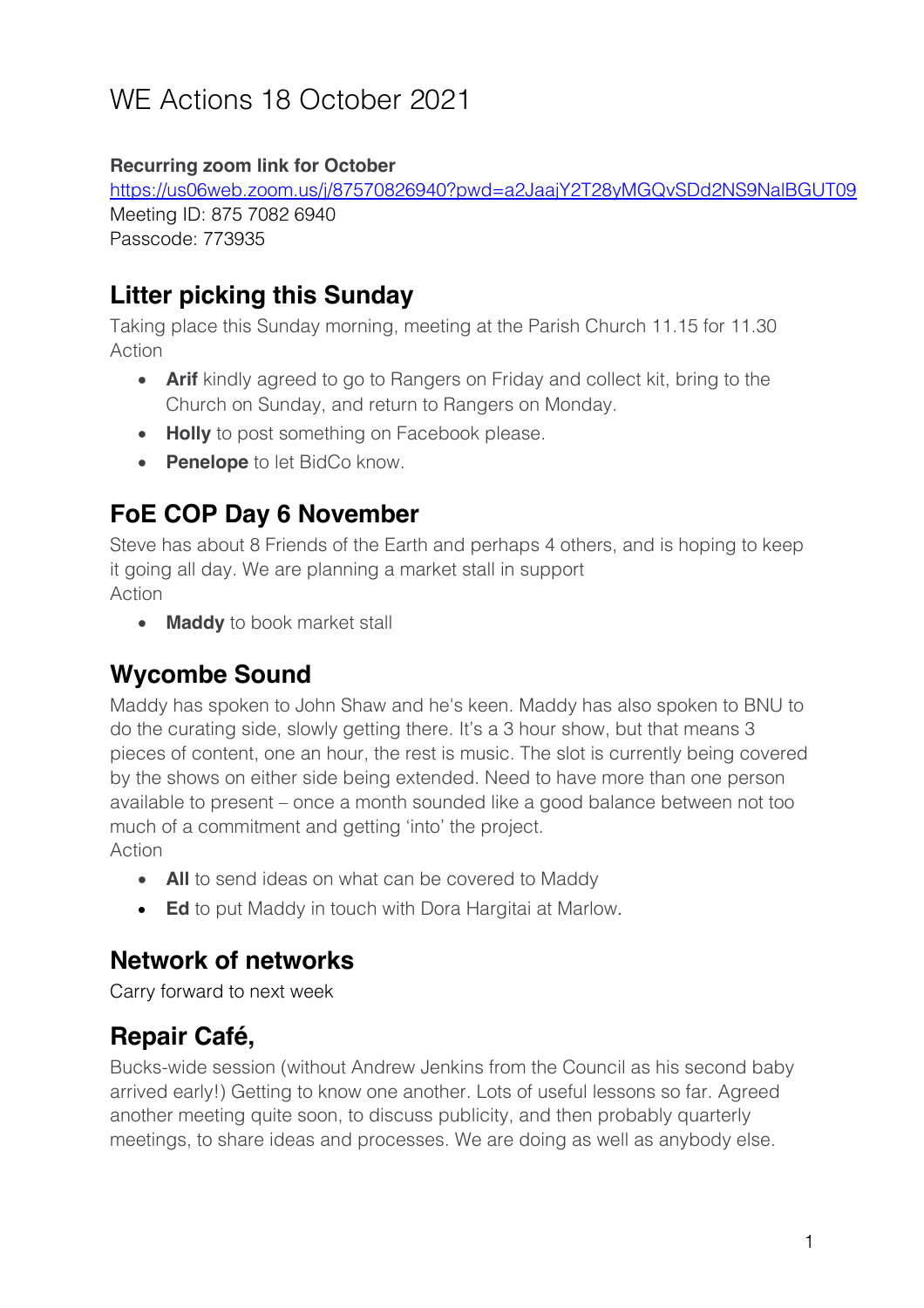Maddy has managed to get BNU to post our opportunity… Maddy has just done a presentation to all the lectures on the media courses to run the website and the social media, gone out to the uni.

Long discussion on PAT testing 'to test or not' – different views across Bucks. Hazlemere Parish feel it is essential. Jenny does PAT testing for the Uni's upcycling scheme – only says if it's safe, not if its working.

Hazlemere Repair Café starts this weekend on 23rd in the community centre – please call by for a cup of coffee – so long a there is enough use of the café, the Repair Café can have the centre without charge!

Actions

- **Maddy** to **Tracey** and **John** in touch about hosting sites. Need to follow up. Green company.
- **Maddy** to send **Penelope** the insurance documentation to check for what they say about PAT testing

## **Big Bucks Tidy Up / Adopt a patch**

Confused why local people would pay £430 to 'adopt a patch'? Action

**• Arif** to feed back

## **Design Code**

Opportunity to say what we want for the environment? https://www.buckinghamshire.gov.uk/news/help-us-create-a-design-code-forbuckinghamshire/ Come back to this next week.

#### **Solar streets**

Ellen has put Marten Clark and Bucks Community Energy in touch. Ellen took some leaflets to the library, but she was told because it involves a private company, even though it's a Community Board initiative, they can't take the leaflets Action

• **Arif** to go and talk to the library

## **Recycling**

Hazlemere teracycle scheme similar to 'Jos recycling'

https://www.facebook.com/JosRecyclingHW/ See if we can link into this. Put back on future agenda.

Action

• **All** to look at Jo's recycling